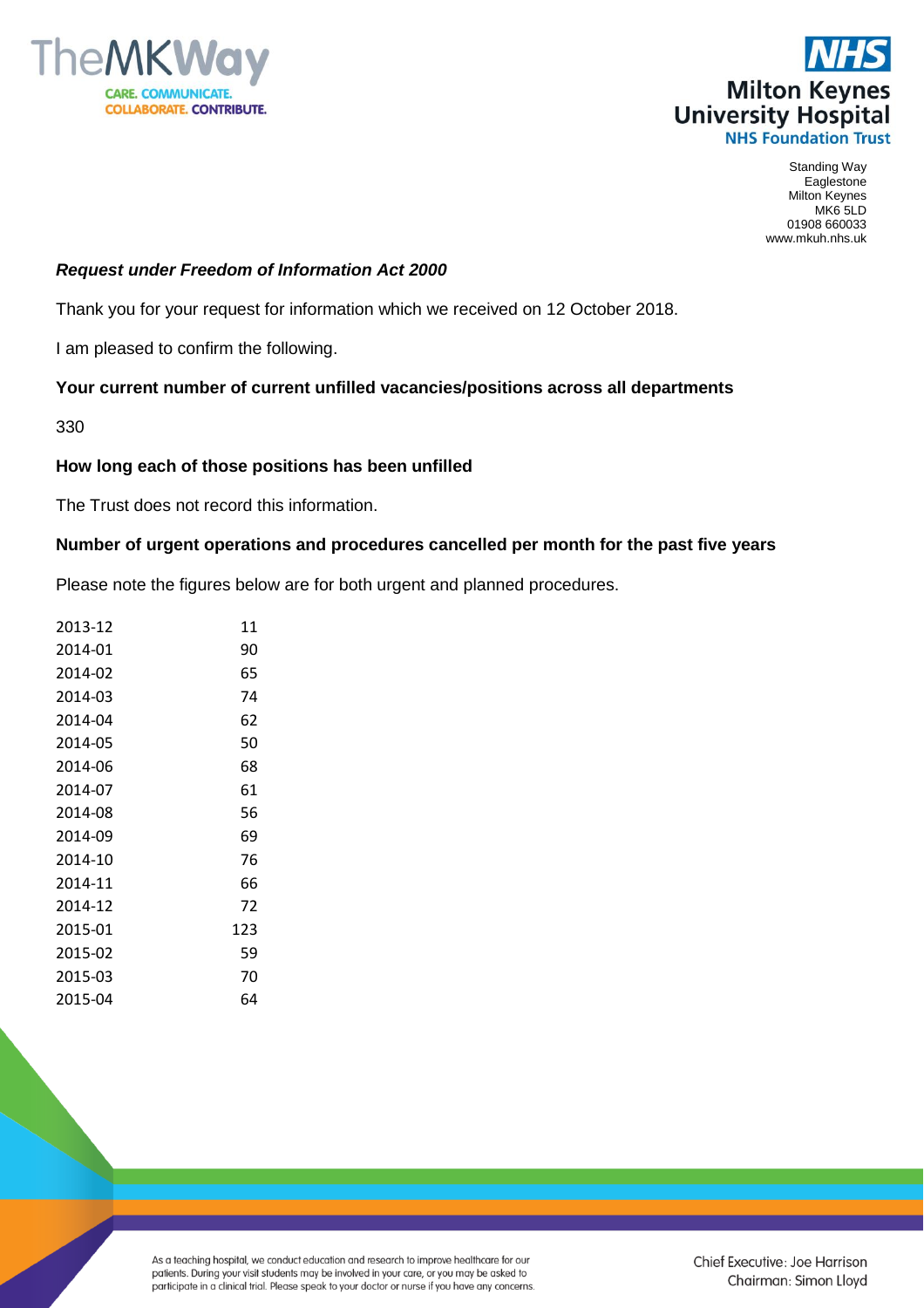| 2015-05 | 63  |
|---------|-----|
| 2015-06 | 80  |
| 2015-07 | 114 |
| 2015-08 | 53  |
| 2015-09 | 104 |
| 2015-10 | 137 |
| 2015-11 | 94  |
| 2015-12 | 103 |
| 2016-01 | 74  |
| 2016-02 | 80  |
| 2016-03 | 97  |
| 2016-04 | 64  |
| 2016-05 | 75  |
| 2016-06 | 83  |
| 2016-07 | 61  |
| 2016-08 | 97  |
| 2016-09 | 97  |
| 2016-10 | 80  |
| 2016-11 | 129 |
| 2016-12 | 102 |
| 2017-01 | 134 |
| 2017-02 | 107 |
| 2017-03 | 127 |
| 2017-04 | 97  |
| 2017-05 | 99  |
| 2017-06 | 105 |
| 2017-07 | 141 |
| 2017-08 | 77  |
| 2017-09 | 107 |
| 2017-10 | 102 |
| 2017-11 | 194 |
| 2017-12 | 220 |
| 2018-01 | 265 |
| 2018-02 | 264 |
| 2018-03 | 328 |
| 2018-04 | 71  |
| 2018-05 | 89  |
| 2018-06 | 103 |
| 2018-07 | 90  |
| 2018-08 | 87  |
| 2018-09 | 77  |
| 2018-10 | 73  |